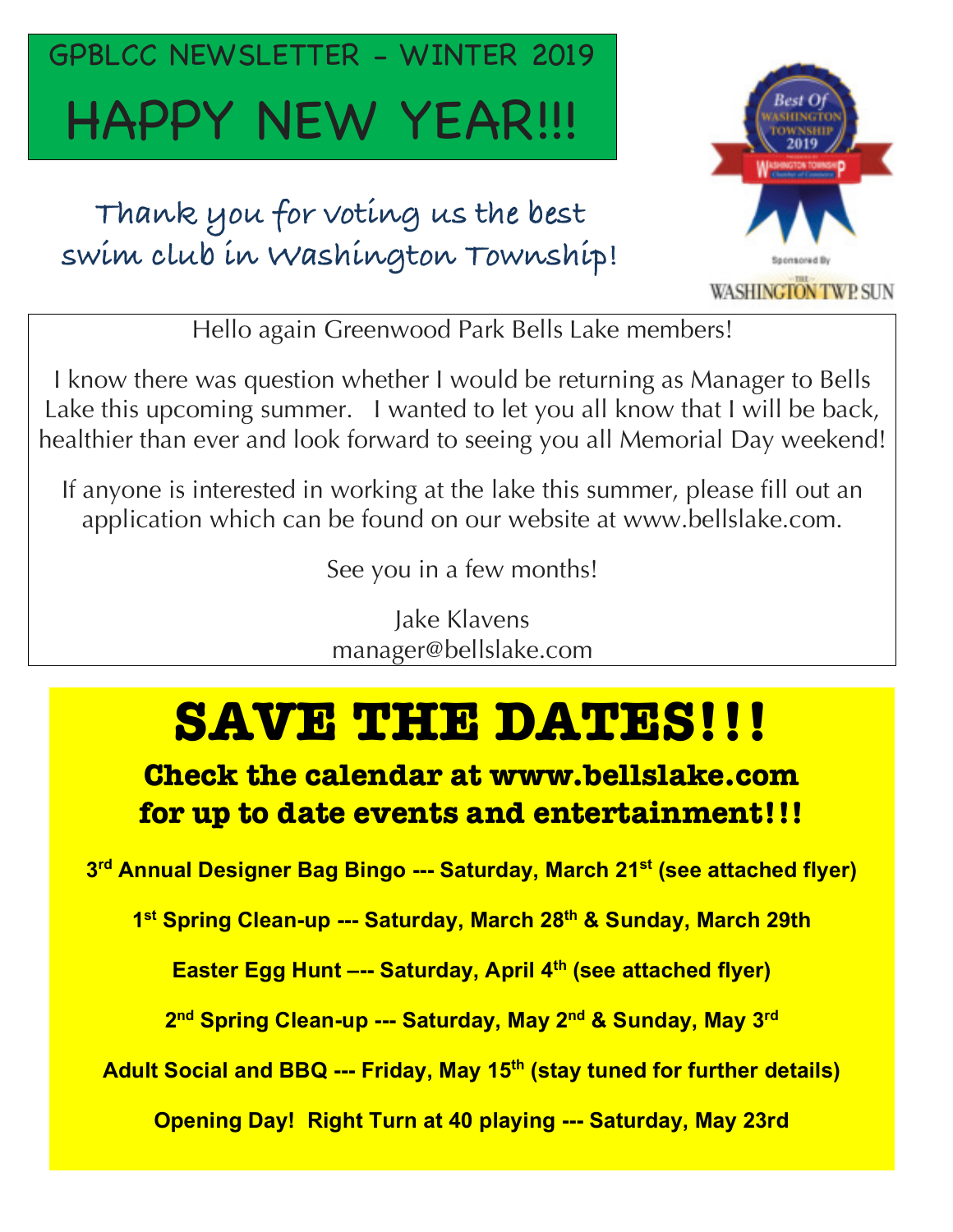#### Membership News

#### 2020 MEMBERSHIP APPLICATIONS ARE BEING ACCEPTED!

Save an envelope and a stamp in 2020!!! Memberships payments can be made online at: www.bellslake.com



Don't forget if you refer anyone to join GP, you will receive 5 free guest passes! Make sure they indicate who they were referred from on their application.

We have made some revisions to our membership rules and regulations so please read carefully. Any questions please e-mail membership@bellslake.com.



Hi Frogs!! So excited for yet another summer of excitement & fun. Although last summer will be hard to beat, the coaches (who are all returning!) and I look forward to moving up a division and facing some great teams. It will bring new challenges and tough competition- but we know with a little faith and hard work we can make some noise up in B. We look forward to welcoming new families & showing them our awesome traditions as well as seeing old frogs returning. We hope your school year is going well- we are so proud of all of the academic, athletic, and extra curricular successes we see on a daily basis from all of our frog families. If you don't own a pair- please consider purchasing a pair of long "fins" from Swim Outlet before the summer season starts! (10 and ups only) Before you know it we will be at sign-ups! Keep crushing it!

- Coach Julia Pedersen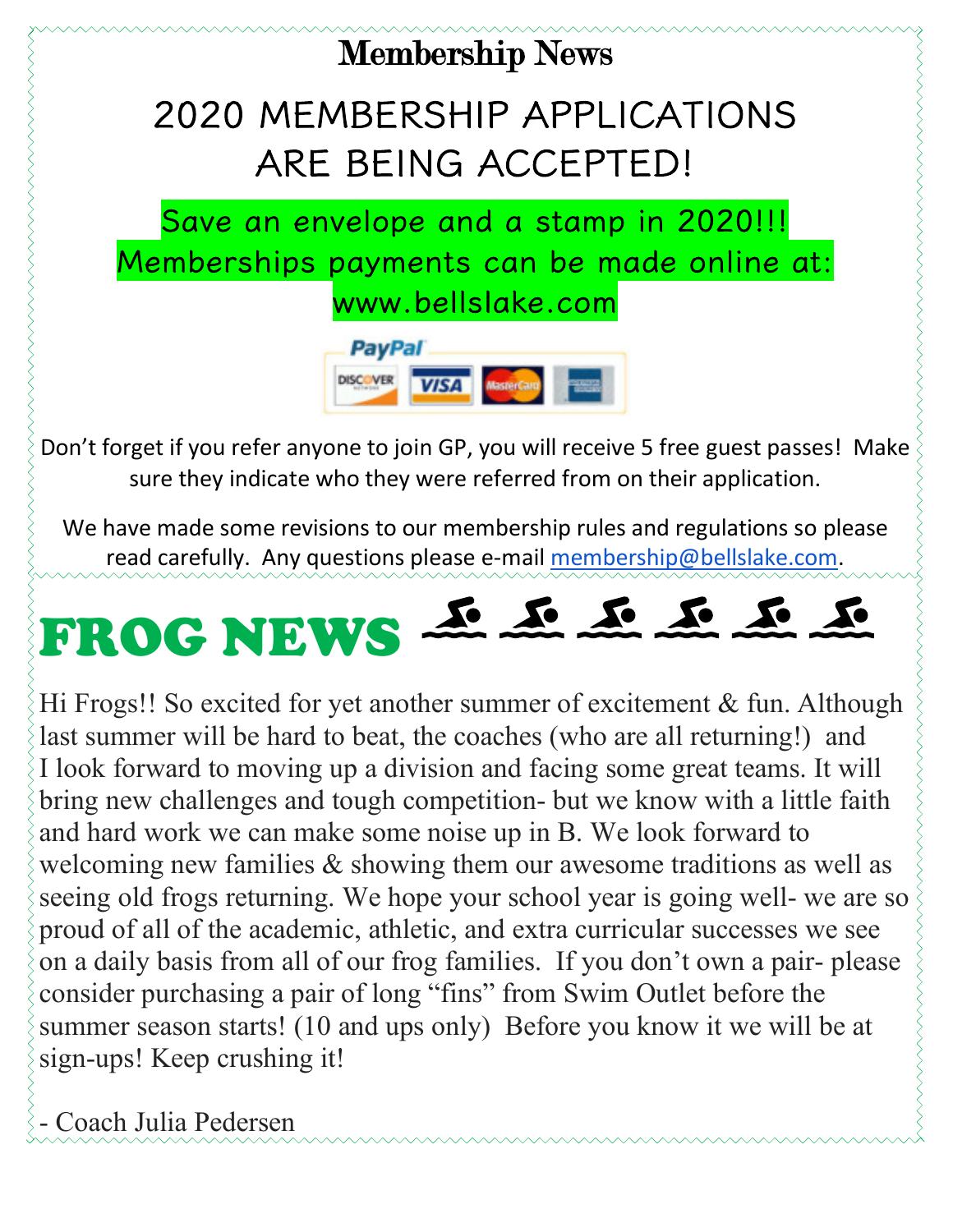| Did you know????                                                                                                                                                                                                                                                   |                                                                                                                                                                                                                                                                                                 |  |
|--------------------------------------------------------------------------------------------------------------------------------------------------------------------------------------------------------------------------------------------------------------------|-------------------------------------------------------------------------------------------------------------------------------------------------------------------------------------------------------------------------------------------------------------------------------------------------|--|
| <b>Jakes On Greentree has</b><br>joined GP as our<br>snackbar vendor?!?!                                                                                                                                                                                           | <b>Follow us on facebook for</b><br>the most updated<br>information!                                                                                                                                                                                                                            |  |
| Do you or someone you<br>know own a business? You<br>can help us out with a<br>donation of a product or<br>service for the basket<br>auction! Our event had over<br>300 participants last year!<br>Contact<br>fundraising@bellslake.com<br>for further information | <b>American</b><br><b>Red Cross</b><br><b>Lifeguard</b><br><b>Certification</b><br>Greenwood Park is once again<br>offering American Red Cross<br>courses in 2020!<br>New Lifeguard Certification,<br>May $15^{th}$ – May 17 <sup>th</sup><br>Lifeguard Recertification,<br>May 9 <sup>th</sup> |  |
| Want to stay in the loop<br>for everything GP?<br>Sign up for text message<br>updates!                                                                                                                                                                             | Lake Certification,<br>May 10 <sup>th</sup> & May 13 <sup>th</sup><br>Contact info@bellslake.com for<br>more info!<br>*Must be 15 years old on or before the last date<br>of the course                                                                                                         |  |
| Text @GPBLCC1 to 81010                                                                                                                                                                                                                                             |                                                                                                                                                                                                                                                                                                 |  |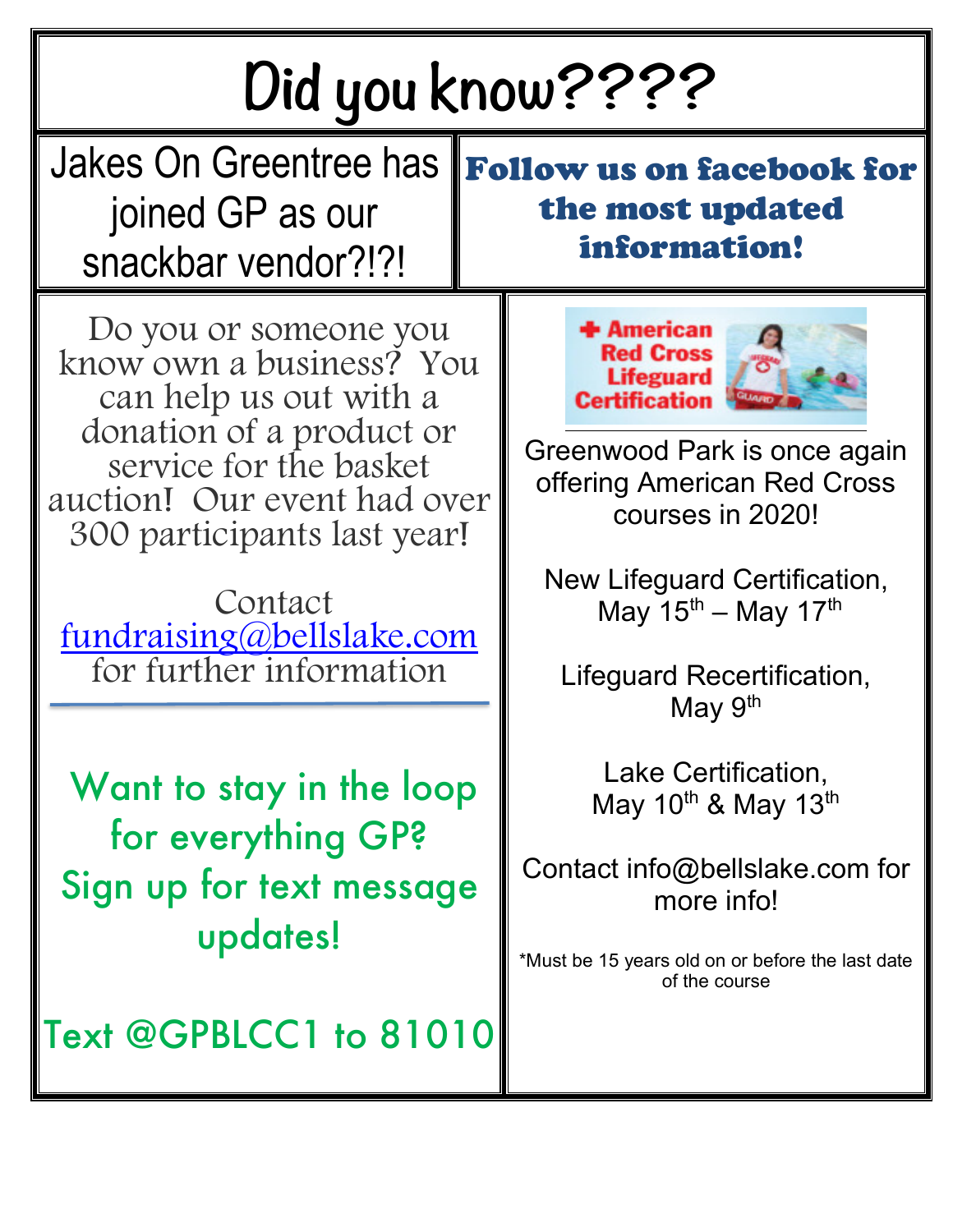#### **GREENWOOD PARK BELLS LAKE COMMUNITY CLUB**



## Saturday, March 21st, 2020<br>Doors open at 6 pm ~ Bingo starts at 7 pm

St. Charles Baromeo Church ~ 176 Stagecoach Road ~ Sicklerville, NJ 08081 Food and Drinks Permitted ~ Must be I8 years old to attend \$30 per ticket purchased by 03/15/20 Includes 12 games of bingo

\$5 extra bingo cards and dobbers sold at door

Chance to win: Coach ~ Michael Kors ~ Kate Spade ~ Tory Burch ~ Henri Bendel

For tickets, please return this portion of the form in an envelope labeled: GPBLCC Bag Bingo, PO BOX 714, Turnersville, NJ 08012

| I would like                | tickets for GPBLCC Designer Bag Bingo |
|-----------------------------|---------------------------------------|
| Name:                       | Phone #:                              |
| Name table should be under. |                                       |

Checks and money orders should be made payable to GPBLCC All proceeds benefit the GPBLCC Dam and Lake Improvement Projects Questions? Email: fundraising@bellslake.com